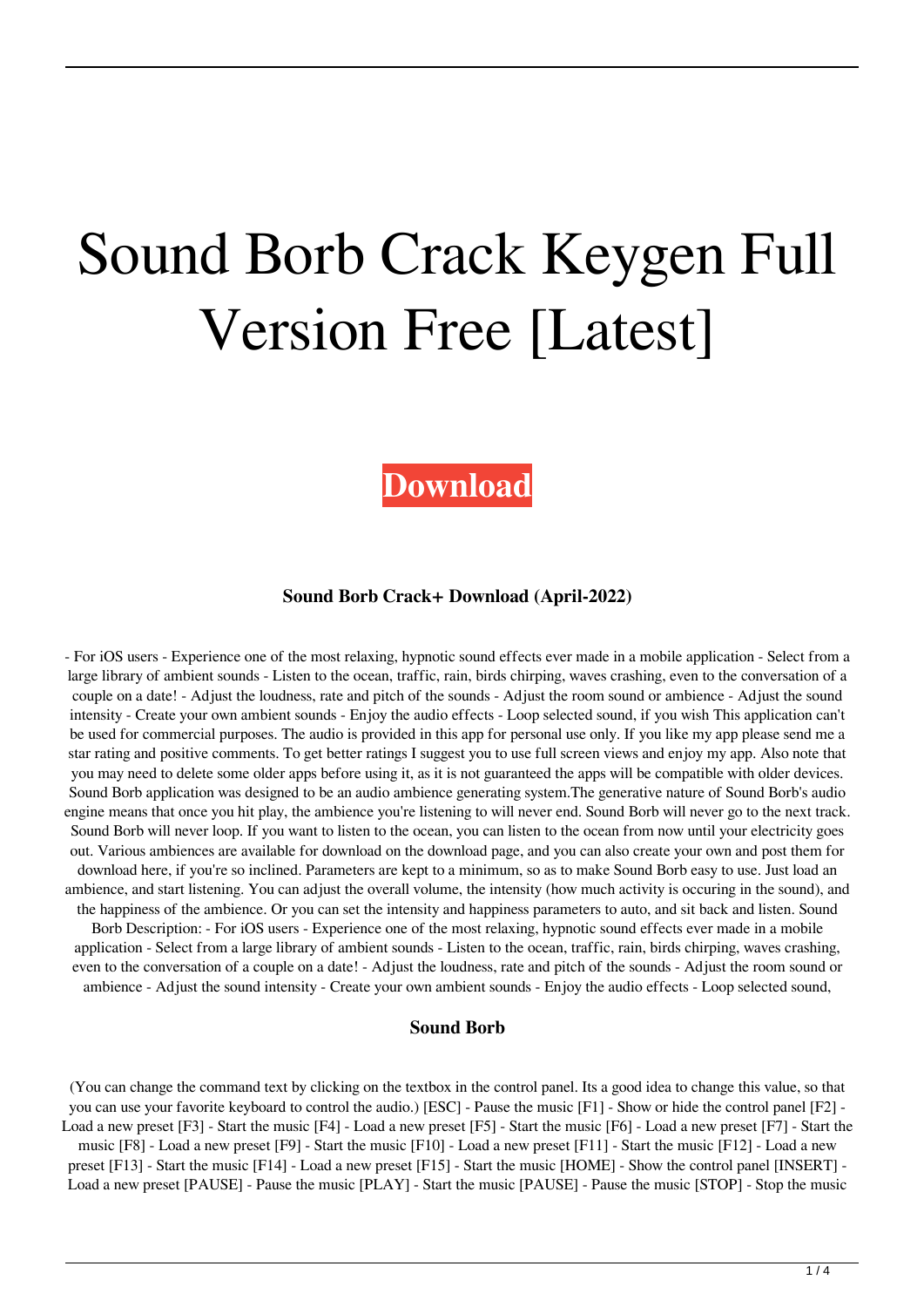[UP] - Go to the top of the list [DOWN] - Go to the bottom of the list [FASTFORWARD] - Step to the next track [RANDOM] - Change the song to a random song [PREV] - Go to the previous track [NEXT] - Go to the next track [OK] - Save your changes [CANCEL] - Discard your changes [SAVE] - Save your changes [NUM1] - Decrease volume by 1 [NUM2] - Increase volume by 1 [NUM3] - Decrease intensity by 1 [NUM4] - Increase intensity by 1 [NUM5] - Decrease happiness by 1 [NUM6] - Increase happiness by 1 [NUM7] - Decrease speed by 1 [NUM8] - Increase speed by 1 [NUM9] - Decrease depth by 1 [NUM0] - Increase depth by 1 [NUMDEC] - Decrease volume by 1 [NUMINC] - Increase volume by 1 [NUMINCRE] - Increase volume by 1 [NUMDECRE] - Decrease intensity by 1 [NUMINCRE] - Increase intensity by 1 81e310abbf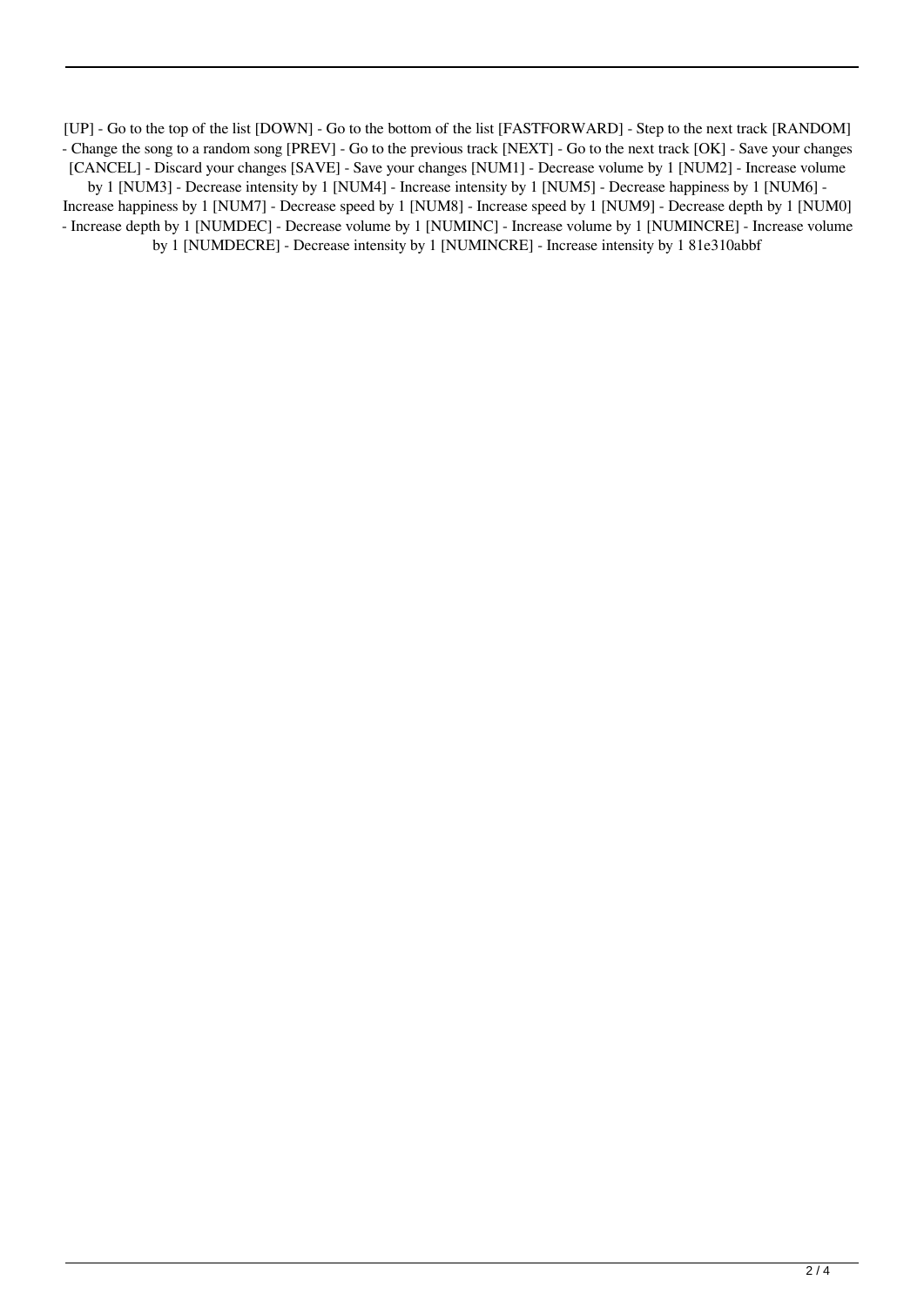## **Sound Borb Serial Key For PC [March-2022]**

Sound Borb is a music generating system. Like a CD player, but without the well-pressed vinyl or scratched CD case. Instead, you get to play with a whole universe of ambient sounds. The idea was created by Ben van Hemert and is currently being developed by Alexander Höll. The application was designed with an open mind. No closed mind or closed source. What I'm saying is, it's freely available to use, and you can download a copy to use on your own. But if you want to continue development, you are more than welcome to join the team, and add your own ideas to the application, and become a community developer. Please note that this is not a time-based system. It's not a generator that will endlessly cycle. No one is going to die from listening to the same sound over and over and over. The application isn't really meant to end, but to continue infinitely. Sound Borb is completely free. There is no charge, and no one is going to try and sell you anything. You are always free to use or modify Sound Borb however you want, and with as much or as little impact as you want. The scope of the project is for people to create, modify, and publish their own sounds. You don't need to install the application, you don't need to connect to the internet, you don't need to worry about installing drivers, you don't even need to read this description, to start creating your own ambiences. No more endless waiting for a CD to start, no more scratched or worn CDs, no more dings from a vinyl album. This is your music, so listen to it however you want. You can download the application and the basic sounds from the download page. Alternatively, you can read the Ambience Generator section on the FAQ page, which explains what it takes to create and publish your own Ambiences. Please note that the application is free to use, but of course, any modifications or additional sounds that you create will be released under the same terms. Any changes to the application or the sounds will be credited to the original author and will be released under the same terms. Community Sound Borb allows the user to create their own Ambiences, but that doesn't mean that we don't also want to hear what our community has created. If you want to hear other people's ambiences, and maybe even make a few of your own

### **What's New In Sound Borb?**

Sound Borb is a cross-platform software program designed to generate background soundscapes and audio ambiences for relaxing listening. Supported platforms include OS X (Intel Macs) and Microsoft Windows (Windows 2000, Windows XP, Windows Vista). The OS X version of Sound Borb is also available for the iPhone and iPod touch as well. For the iPhone, the application is also available for free from the iTunes App Store as "Borb On iPhone". Actions: Sound Borb is a one-stop multisensory music generator: \* Sound: Set the intensity, happiness, and overall volume of the sound. \* Scene: Set the mood of the ambience. \* Target Audience: Set the mood and characteristics of the target audience. \* Volume and Pan: Set the volume and pan (a measure of the sound's location). \* Open: Start playing the currently selected ambience. \* Load/Play/Save: Load and play the currently selected ambience, or play a previously saved ambience. \* Save: Save the currently selected ambience. \* Import: Import and play an.sbn file. \* Clear: Clear all current ambiences. \* Save as: Save the current ambience as an.sbn file. \* Control: Start controlling the intensity, happiness, volume, pan, etc. \* Dump: Dump all values of the intensity, happiness, volume, pan, etc. The ambience files can be any of the following: \* Music: A compilation of short compositions in MIDI format, or a single, large composition. \* Piano: Keyboard or electric piano sound. \* Voice: A human voice recorded in 16 bit 44.1 kHz WAV or AIFF format. \* Cheerleader: A recorded cheerleader's voice. \* Orgasm: A recorded orgasm. \* Water: A recorded ocean, waterfall, or river. \* Ocean: A recorded sound of an ocean. \* Forest: A recorded forest. \* Bird: A recorded sound of a bird. \* Insect: A recorded sound of an insect. \* Wind: A recorded wind. \* Spoken Word: A recorded spoken word. \* Soothing Ambience: A sound designed to be used as a bedtime reading or background soundscape for relaxing. \* Relaxing Ambience: A sound designed to be used to create a peaceful and relaxing background soundscape. \* Urban Ambience: A soundscape with urban, urban industrial, and urban city sounds. \* Noisy Ambience: A soundscape with many horns, sirens, engine sounds, or other sounds that are not music. \* Military Ambience: A soundscape with military sounds, such as artillery, bombs, etc. \* Rain: A recorded sound of a rain. \* Rain